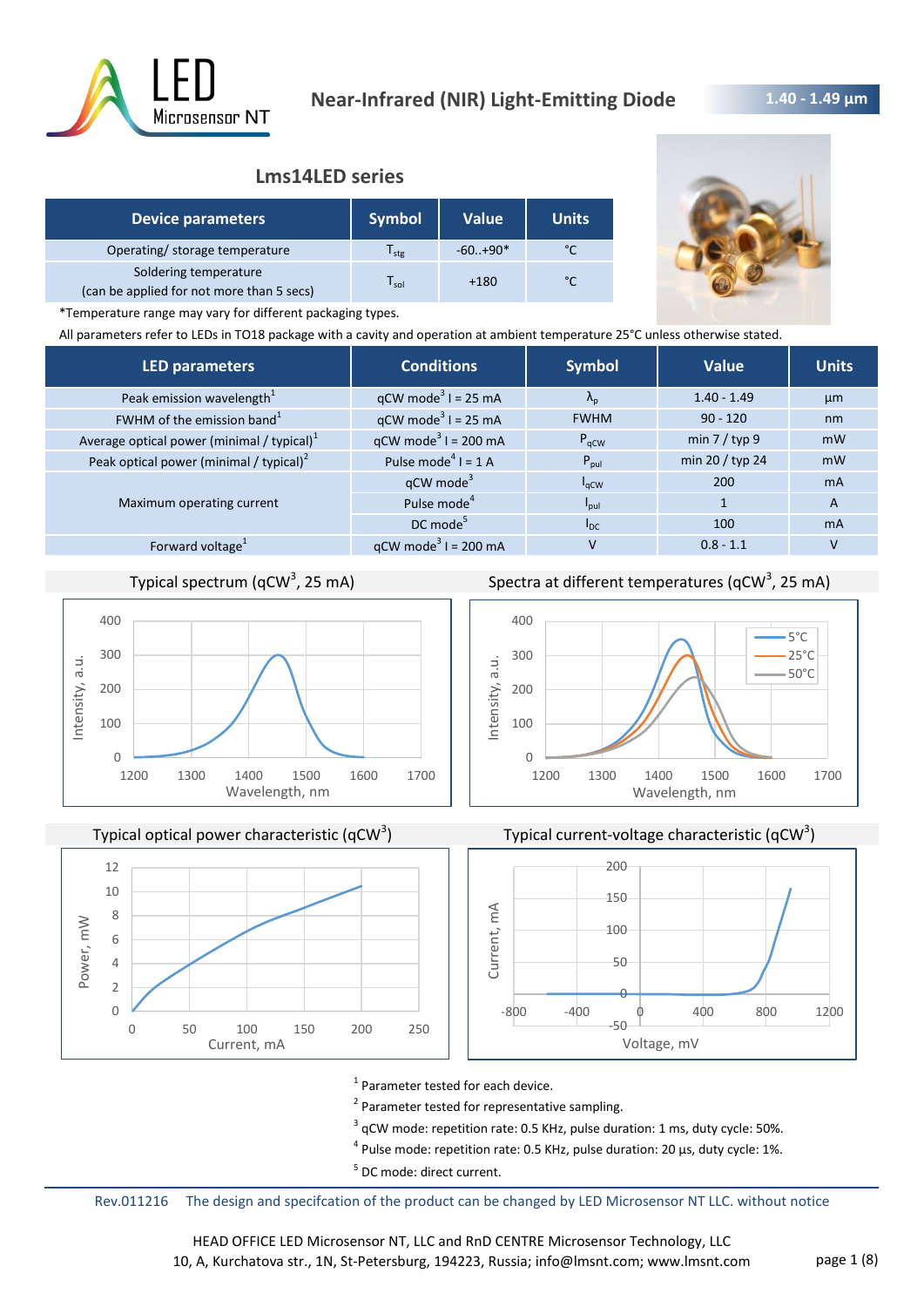

# **Near-Infrared (NIR) Light-Emitting Diode**

**1.40 - 1.49 μm** 

| <b>Packages</b>                                                                                            | <b>Model</b>   |
|------------------------------------------------------------------------------------------------------------|----------------|
| TO-18 with a cap with a glass window                                                                       | Lms14LED       |
| TO-18 with a parabolic reflector without a glass window                                                    | Lms14LED-R     |
| TO-18 with a parabolic reflector with a glass window                                                       | Lms14LED-RW    |
| TO-5 with a built-in thermocooler and thermoresistor, covered by a cap with a glass window                 | Lms14LED-TEM   |
| TO-5 with a built-in thermocooler and thermoresistor, covered by a parabolic reflector with a glass window | Lms14LED-TEM-R |

# Radiant characteristics (far-field pattern)





# Related products:

- **Photodiodes Lms24PD, Lms25PD series**  detectors of mid-infrared radiation;
- **LED drivers (D-41i, D-51i, minidrivers mD-1c, mD-1p)**  provide LED power supply in pulse modes.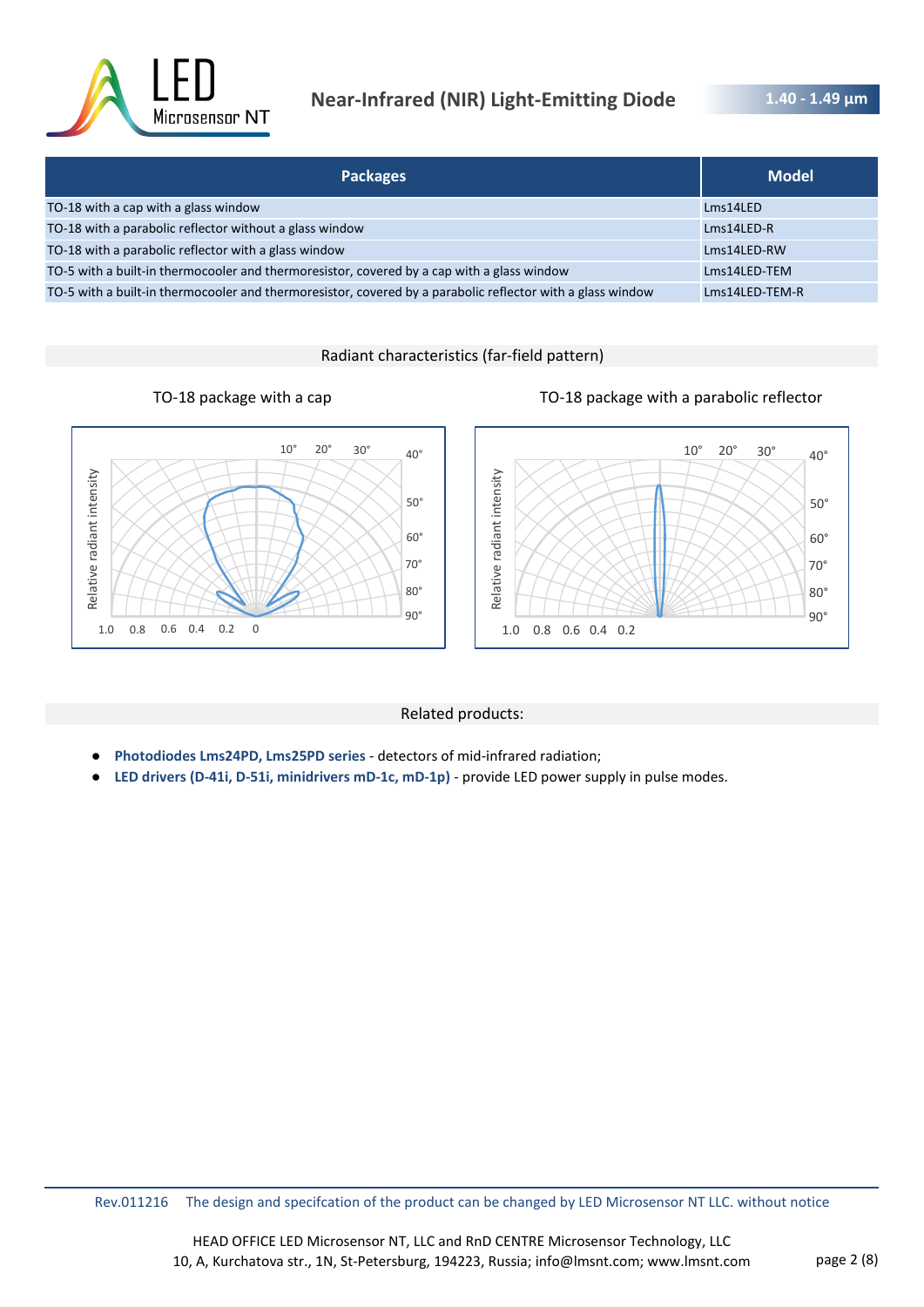

To drive the LED we recommend the following basic circuit connections:





We recommend using **Quasi Continuous Wave (qCW) mode** with a duty cycle 50% or 25% to obtain maximum average optical power and short **Pulse modes** to obtain maximum peak power.



# **IMPORTANT CAUTIONS:**

- please check your connection circuit before turning on the LED;
- please mind the LED polarity: anode is marked with a RED dot; REVERSE voltage applying is FORBIDDEN;
- please do not connect the LED to the multimeter;
- please control the CURRENT applied to the LED in order NOT to EXCEED the maximum allowable values.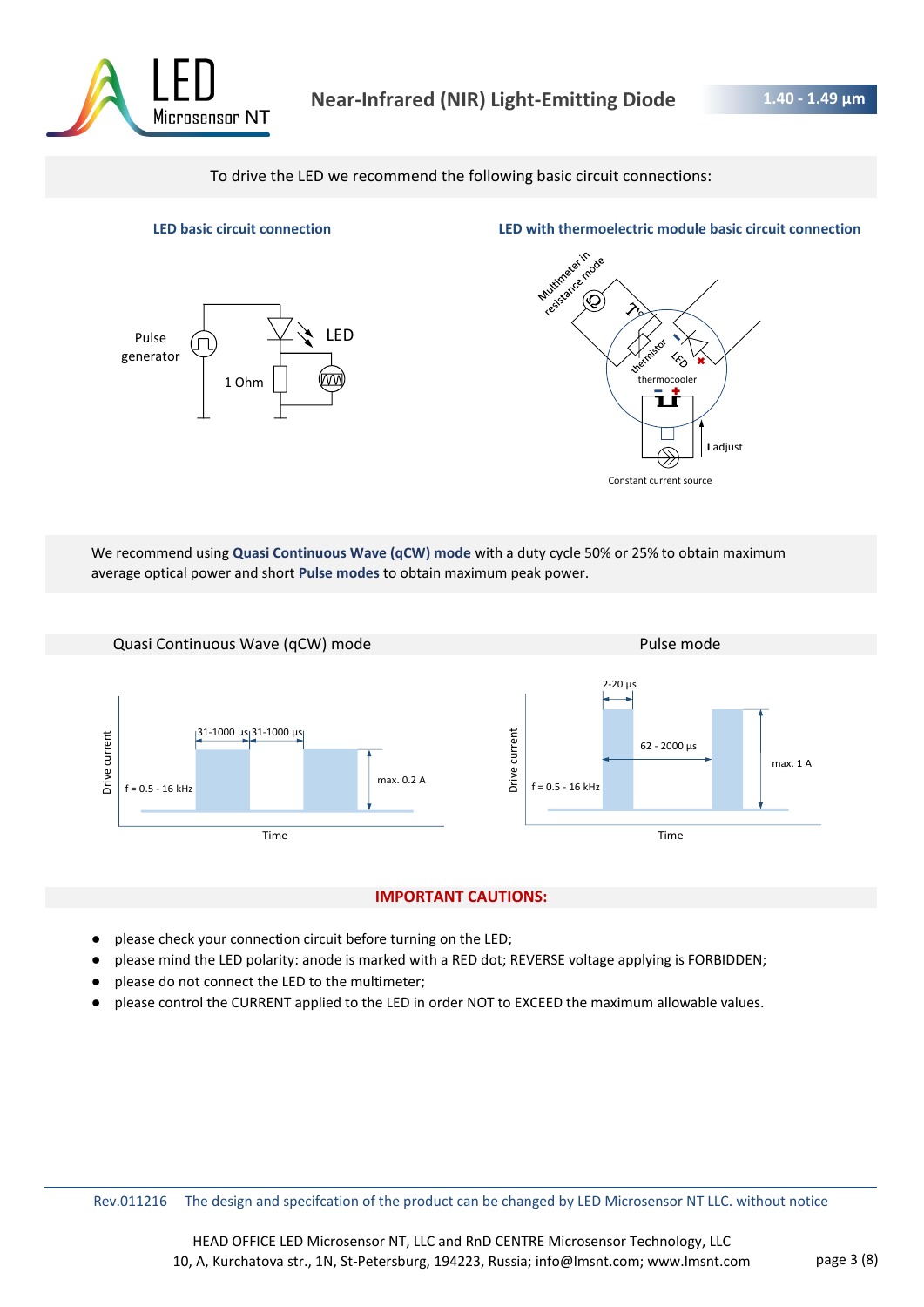

# **Technical Drawings**

#### **Lms14LED**





Rev.011216 The design and specifcation of the product can be changed by LED Microsensor NT LLC. without notice

HEAD OFFICE LED Microsensor NT, LLC and RnD CENTRE Microsensor Technology, LLC 10, A, Kurchatova str., 1N, St-Petersburg, 194223, Russia; info@lmsnt.com; www.lmsnt.com page 4 (8)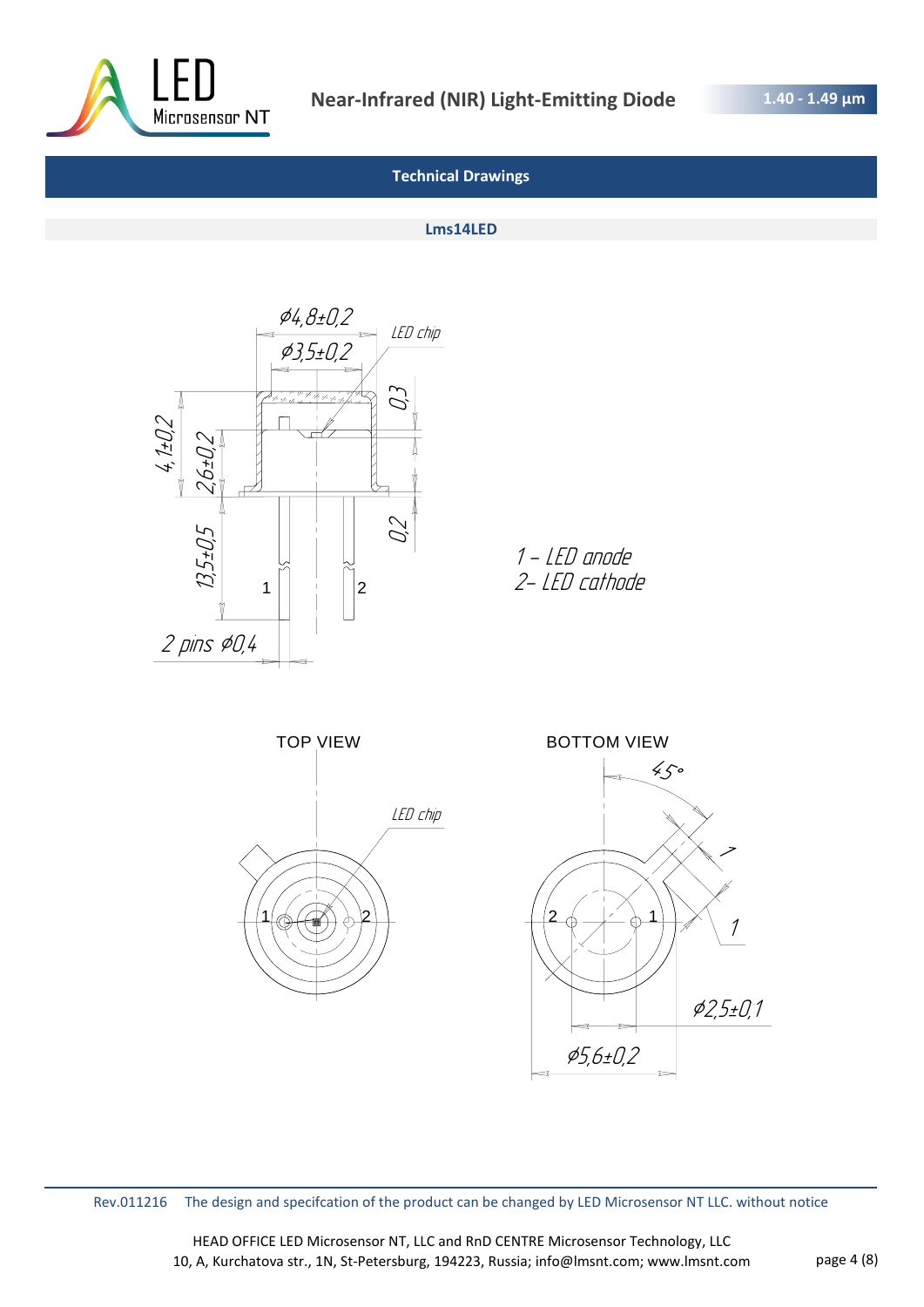

**1.40 - 1.49 μm** 

# **Technical Drawings**

#### **Lms14LED-R**



Rev.011216 The design and specifcation of the product can be changed by LED Microsensor NT LLC. without notice

HEAD OFFICE LED Microsensor NT, LLC and RnD CENTRE Microsensor Technology, LLC 10, A, Kurchatova str., 1N, St-Petersburg, 194223, Russia; info@lmsnt.com; www.lmsnt.com page 5 (8)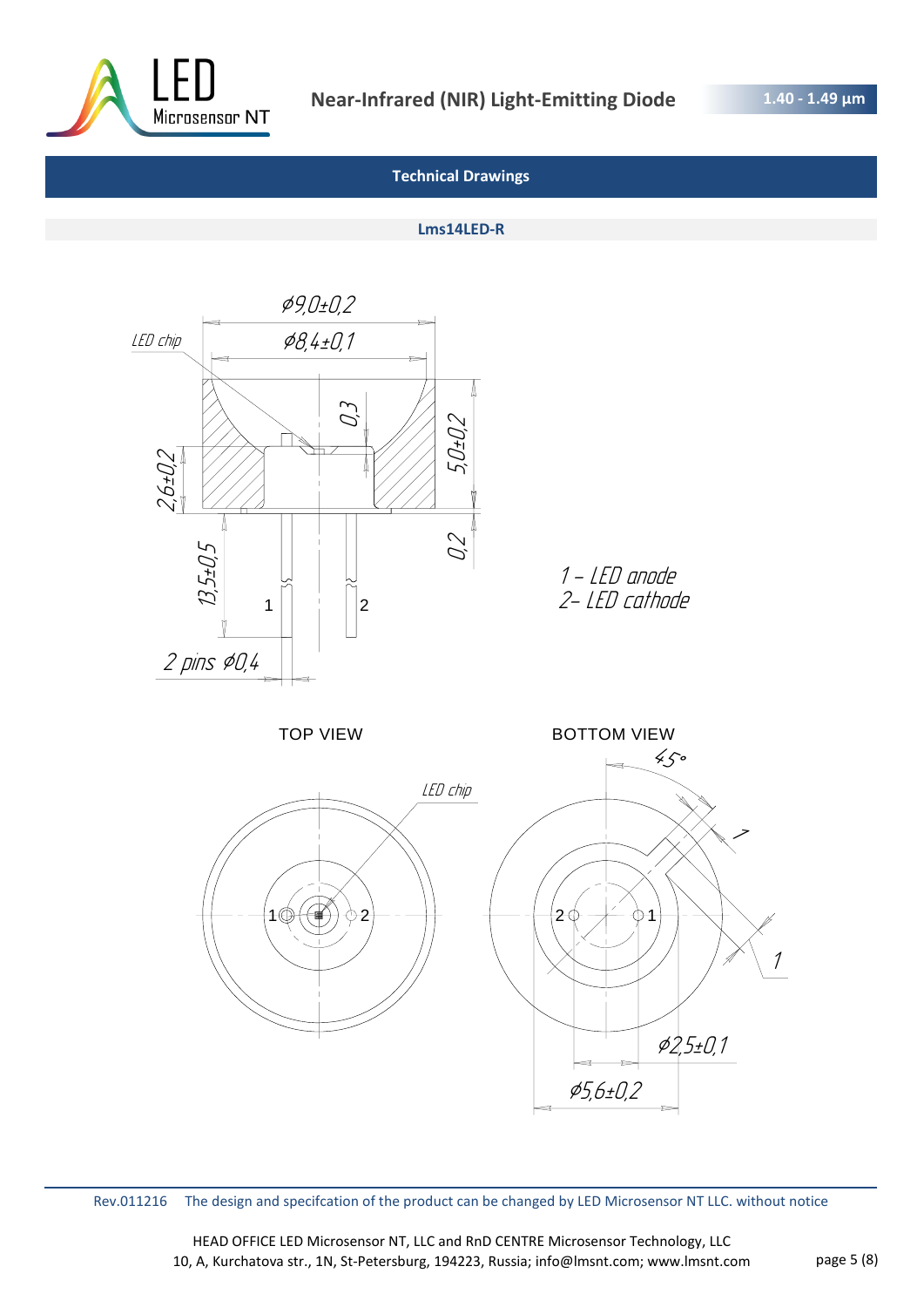

**1.40 - 1.49 μm** 

# **Technical Drawings**

#### **Lms14LED-RW**



Rev.011216 The design and specifcation of the product can be changed by LED Microsensor NT LLC. without notice

HEAD OFFICE LED Microsensor NT, LLC and RnD CENTRE Microsensor Technology, LLC 10, A, Kurchatova str., 1N, St-Petersburg, 194223, Russia; info@lmsnt.com; www.lmsnt.com page 6 (8)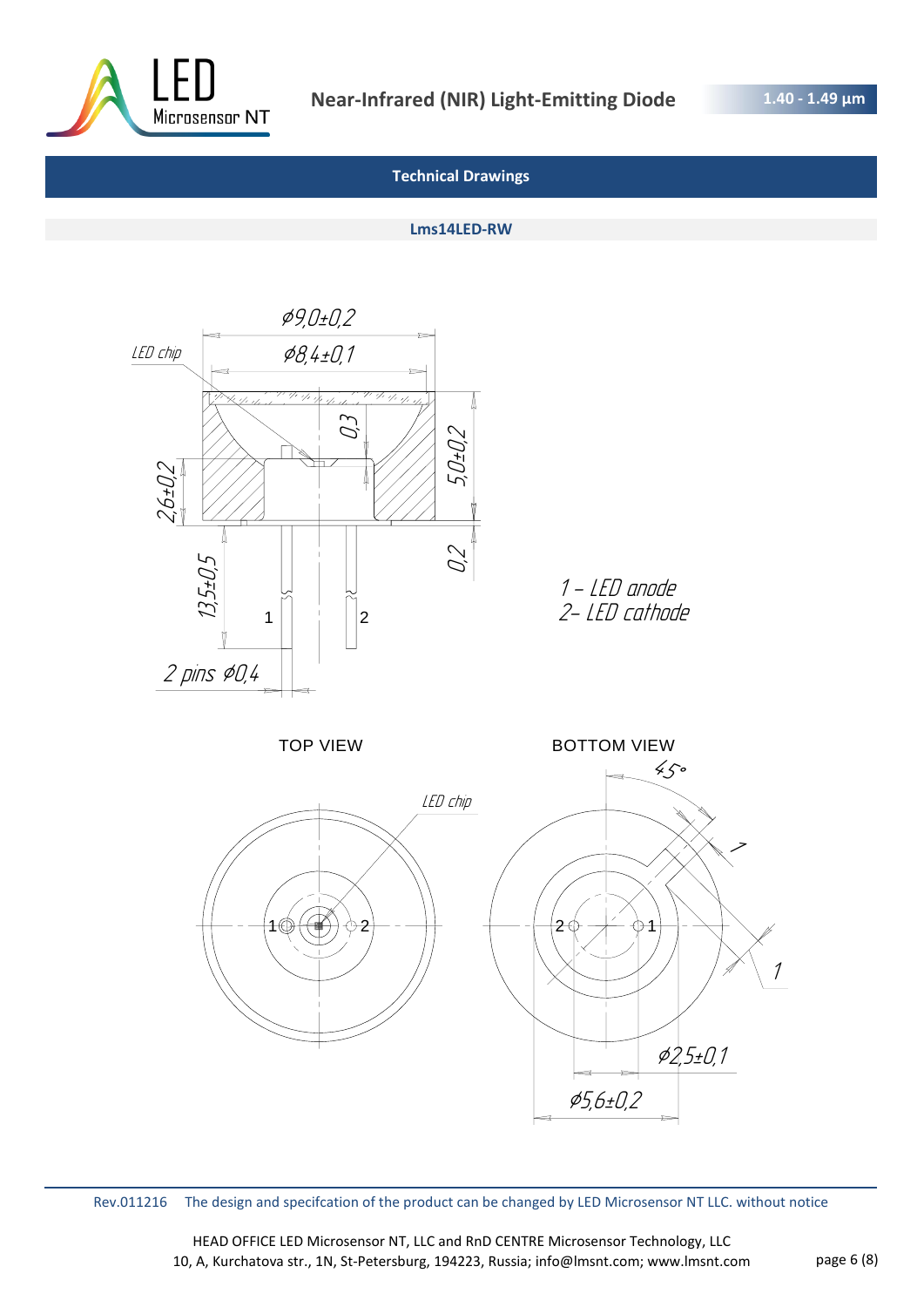

# **Technical Drawings**

# **Lms14LED-TEM**



TOP VIEW



# BOTTOM VIEW



Rev.011216 The design and specifcation of the product can be changed by LED Microsensor NT LLC. without notice

HEAD OFFICE LED Microsensor NT, LLC and RnD CENTRE Microsensor Technology, LLC 10, A, Kurchatova str., 1N, St-Petersburg, 194223, Russia; info@lmsnt.com; www.lmsnt.com page 7 (8)